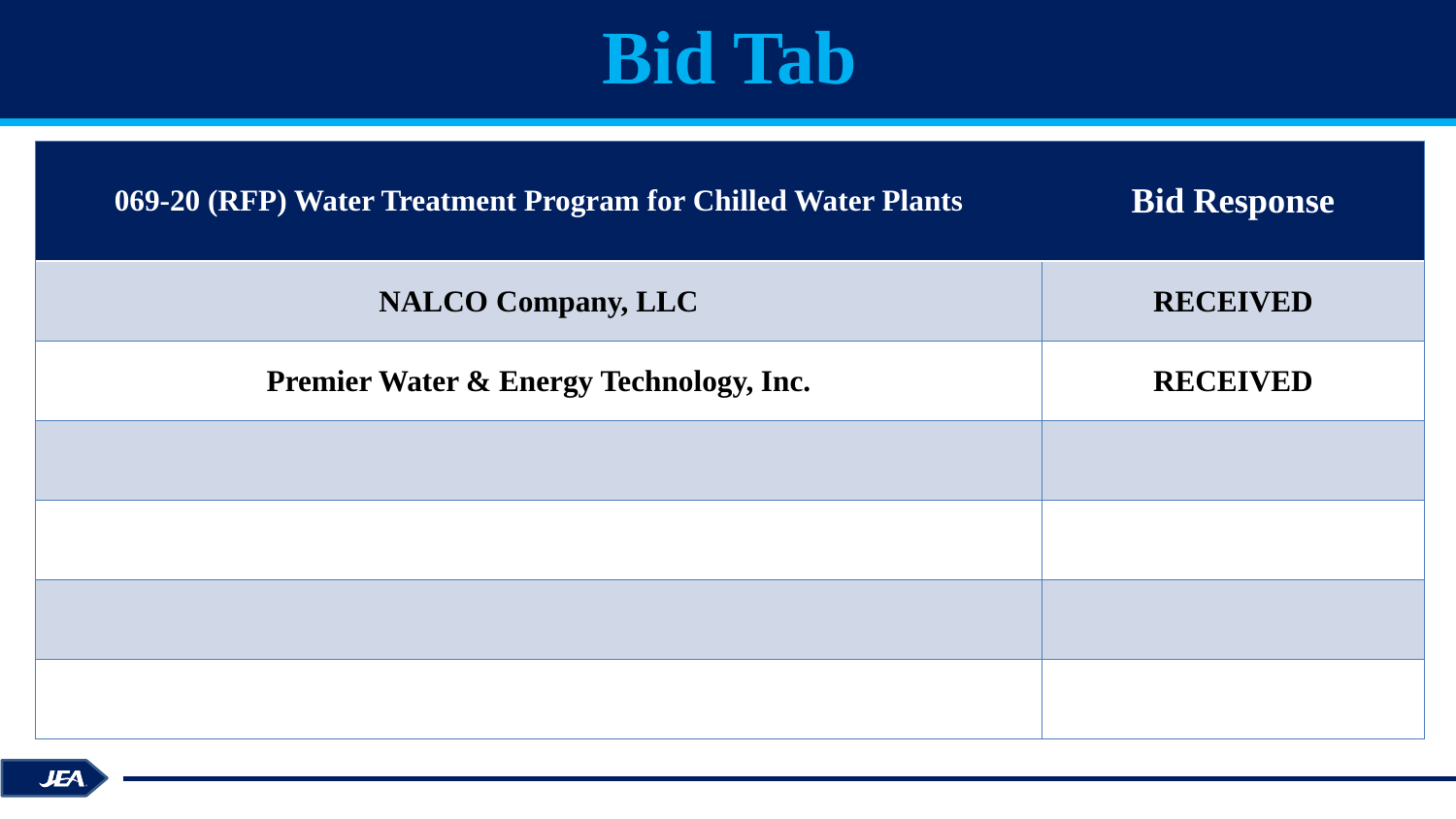| 072-20 (IFB) Repair and Installation of Industrial Automatic Gate<br>and Door Systems for JEA, JTA and JPA |  |
|------------------------------------------------------------------------------------------------------------|--|
| <b>Armstrong Fence Co.</b>                                                                                 |  |
| <b>Vigneaux Corporation</b>                                                                                |  |
|                                                                                                            |  |
|                                                                                                            |  |
|                                                                                                            |  |
|                                                                                                            |  |

### **Bid Response**

### **Armstrong Fence Co. \$4,813,782.05**

### **Vigneaux Corporation \$4,950,388.10**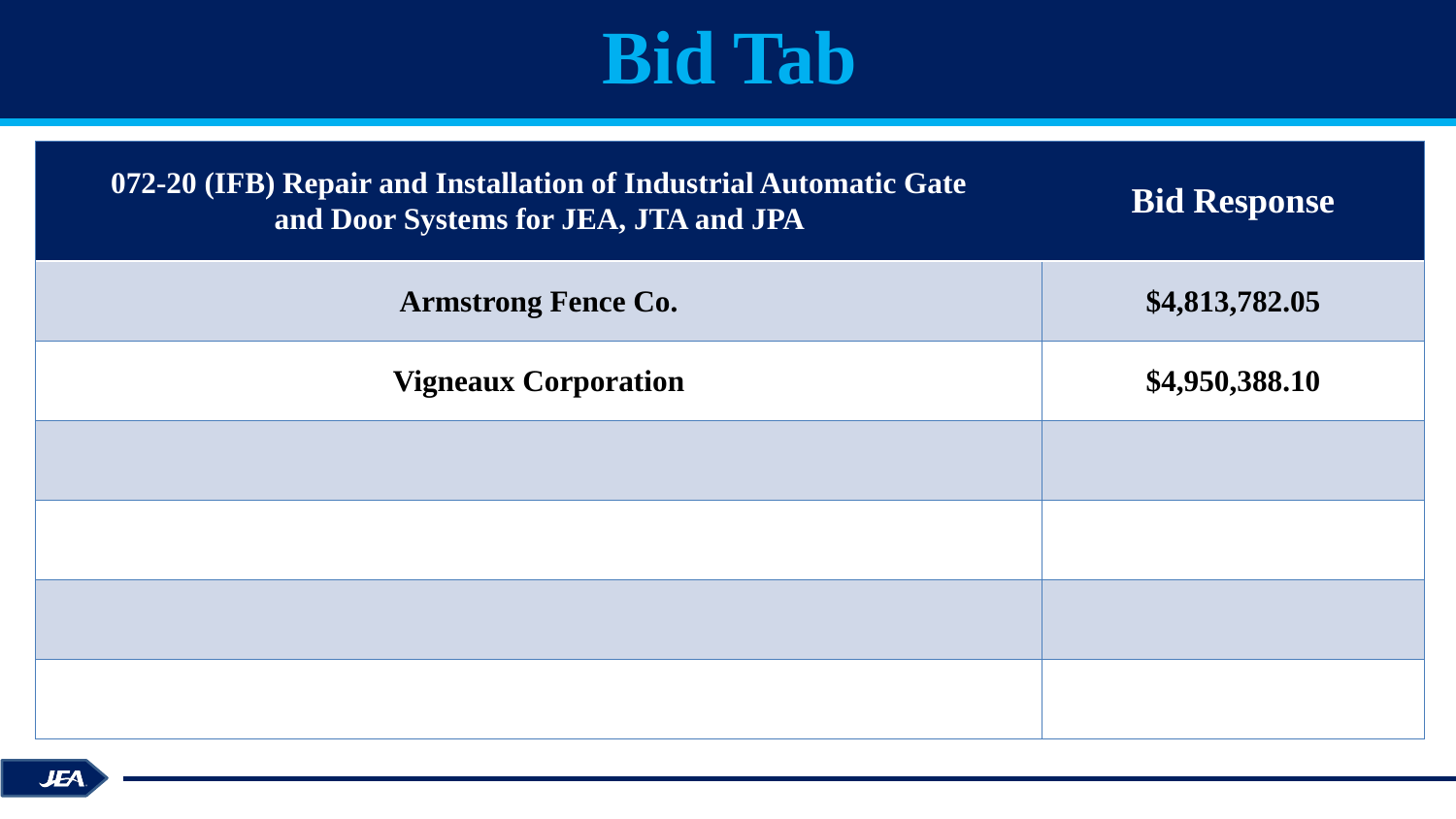**073-20 IFB Repair, Installation, and Testing of Fire Alarm and Sprinkler Systems for JEA, JTA, and JPA Bid Response**



| <b>Agent Fire, LLC</b>          |  |
|---------------------------------|--|
| <b>Cintas Fire Protection</b>   |  |
| W. W. Gay Fire Protection, Inc. |  |
|                                 |  |
|                                 |  |
|                                 |  |

#### **Agent Fire, LLC \$3,388,397.40**

### **Cintas Fire Protection \$3,390,188.50**

### **W. W. Gay Fire Protection, Inc. \$3,860,652.46**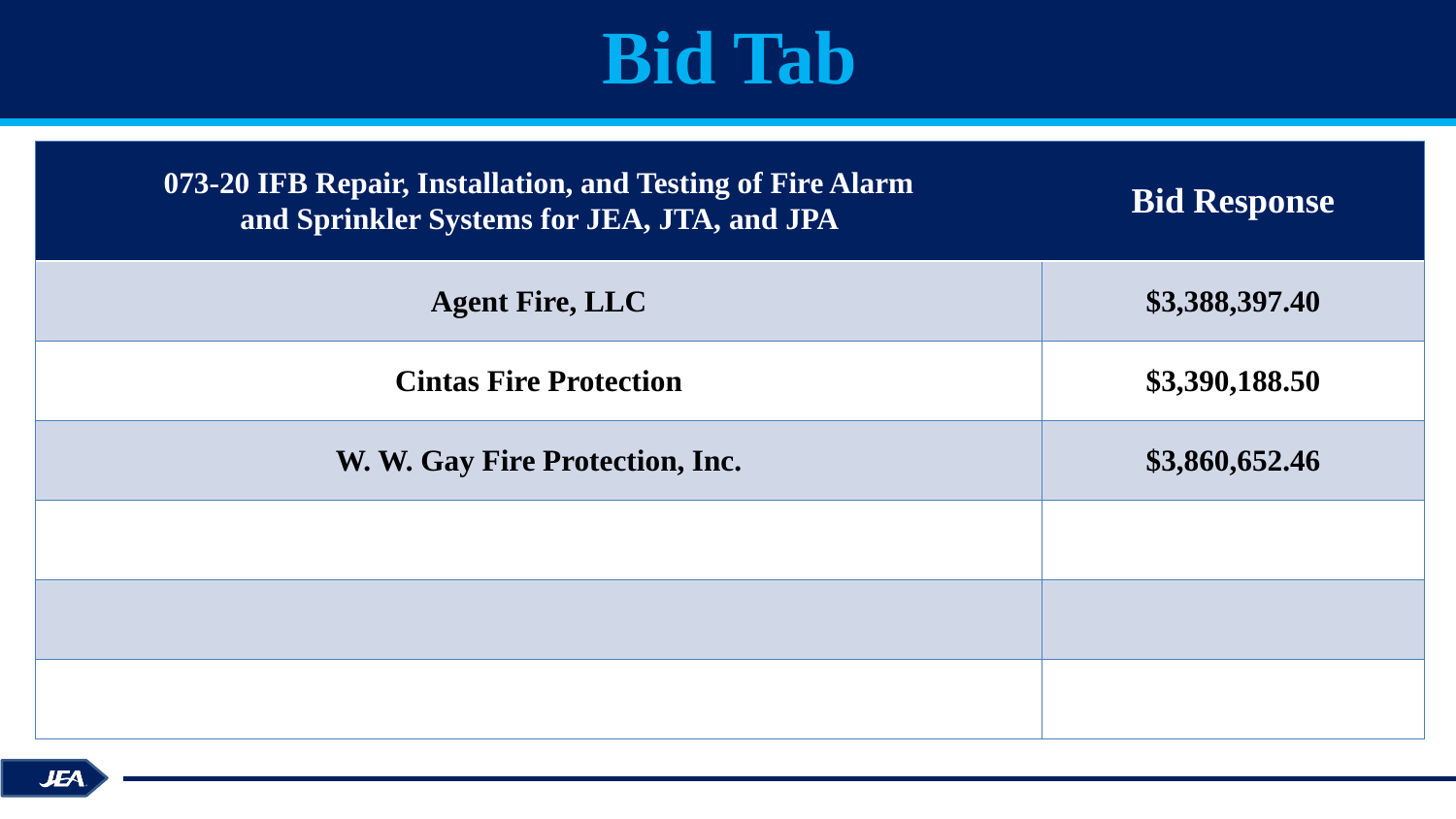| 074-20 (IFB) Repair and Installation of Access Control Systems<br>for JEA, JTA, and JPA |  |
|-----------------------------------------------------------------------------------------|--|
| <b>G4S Secure Integration, LLC</b>                                                      |  |
| <b>Structure Works, Inc.</b>                                                            |  |
|                                                                                         |  |
|                                                                                         |  |
|                                                                                         |  |
|                                                                                         |  |

### **for Bid Response**

### **G4S Secure Integration, LLC \$10,766,449.60**

### **Structure Works, Inc. \$14,858,966.72**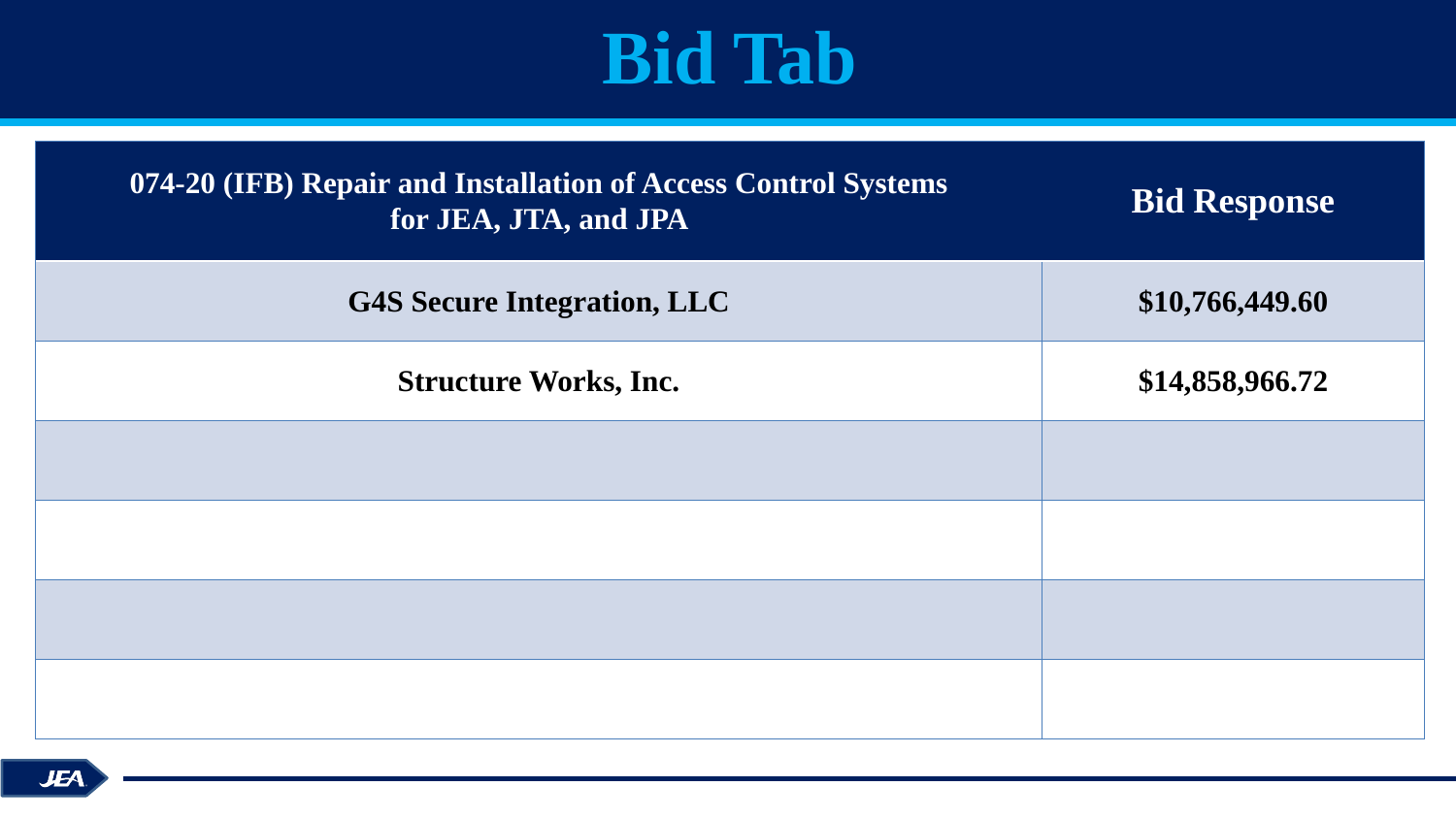| 075-20 (IFB) Repair and Installation of Video Surveillance Systems<br>for JEA, JTA AND JPA |  |
|--------------------------------------------------------------------------------------------|--|
| <b>G4S Secure Integration, LLC</b>                                                         |  |
| <b>United Security Alliance, Inc.</b>                                                      |  |
|                                                                                            |  |
|                                                                                            |  |
|                                                                                            |  |
|                                                                                            |  |

### **<b>Response**

### **G4S Secure Integration, LLC \$14,682,760.48**

### **United Security Alliance, Inc. \$11,869,606.05**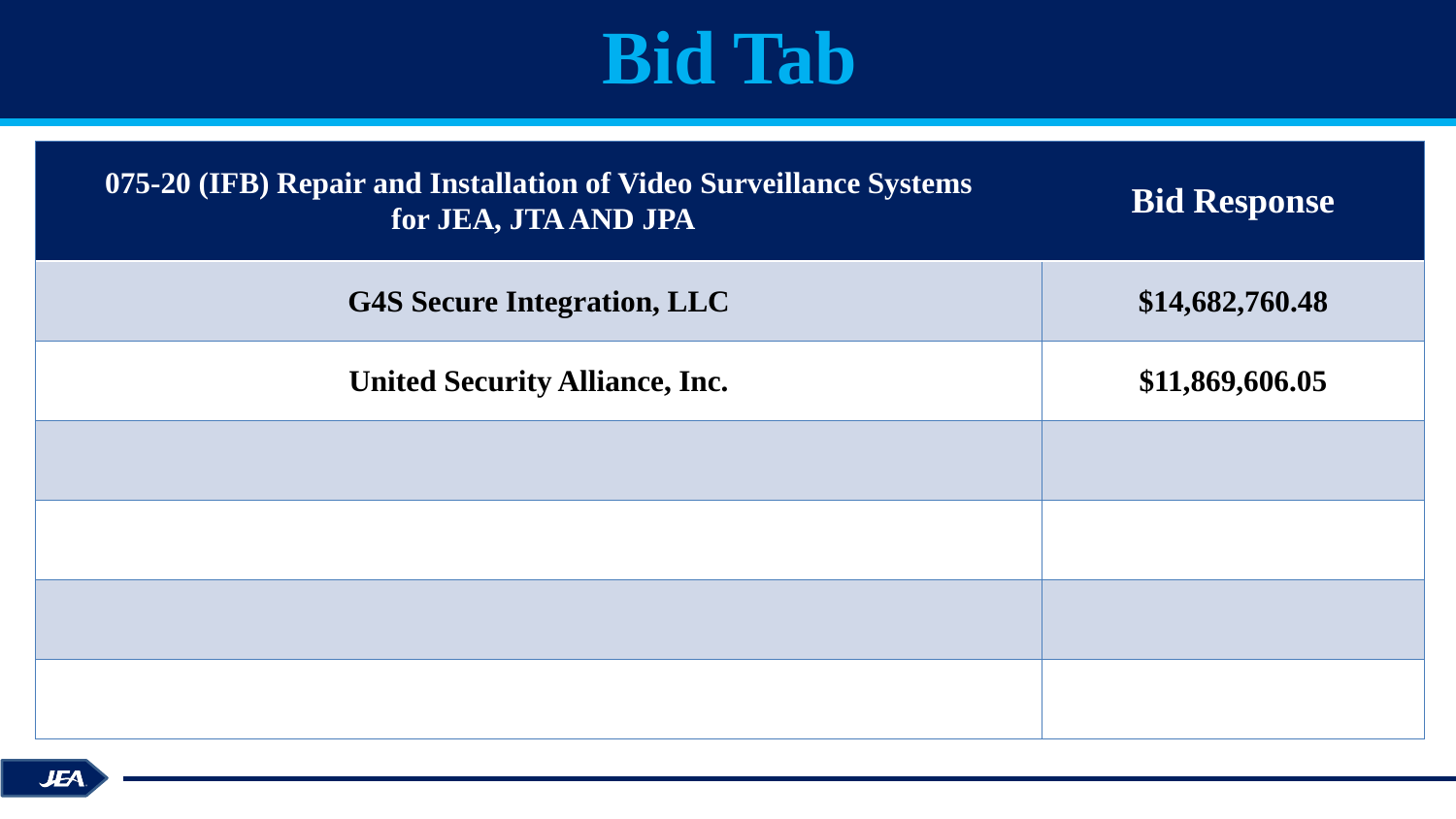| <b>086-20 (IFB) Downtown - Extend Chilled Water System</b> |
|------------------------------------------------------------|
| to New JEA Office and Ed Ball Building                     |

**T B Landmark Construction, Inc. \$5,549,319.00** 

### **to Bid Response**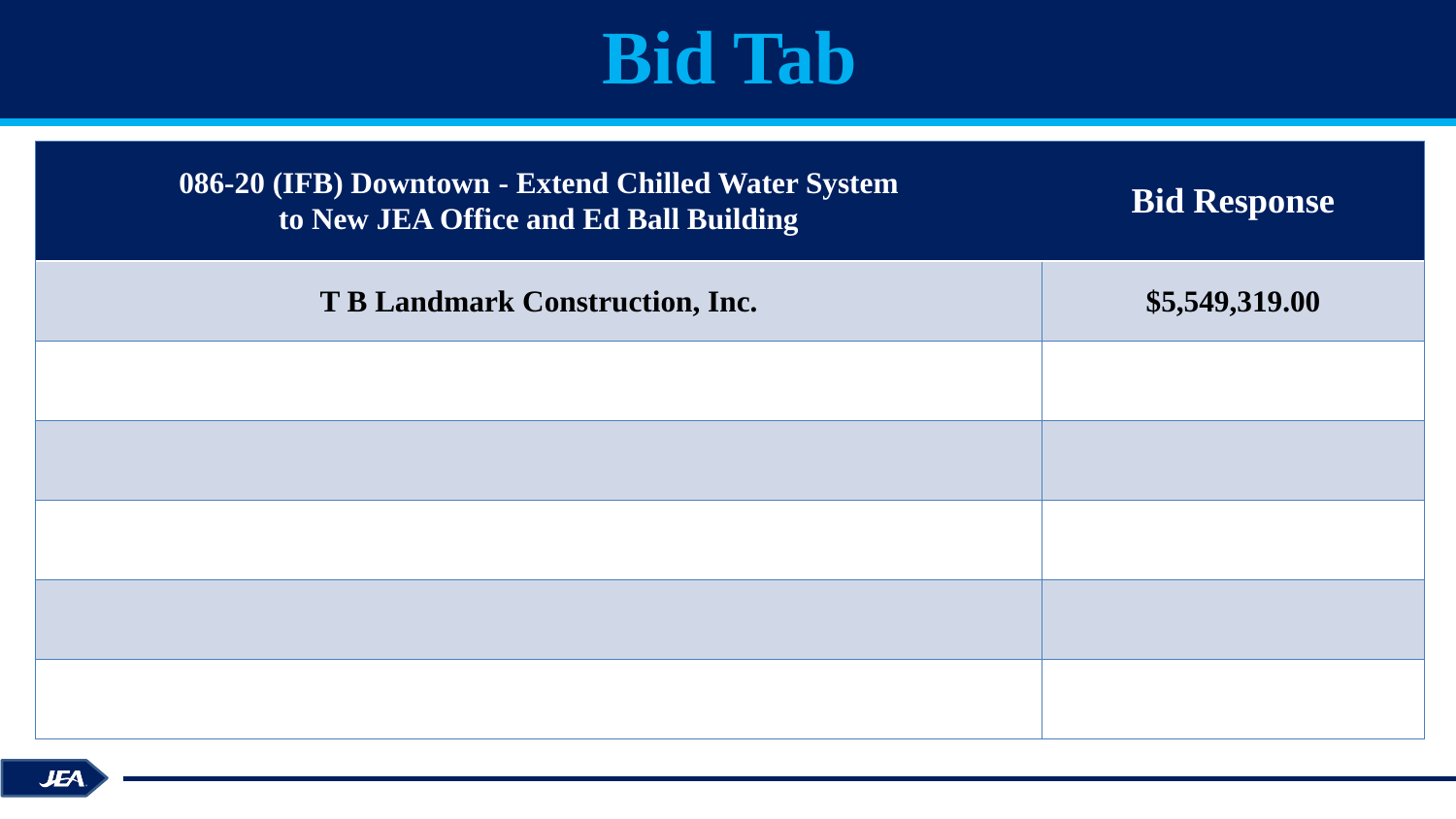| 098-20 (IFB) Construction Services for the Beverly Hills<br><b>West Septic Tank Phase-Out</b> | IX |
|-----------------------------------------------------------------------------------------------|----|
| <b>J B Coxwell Contracting, Inc.</b>                                                          |    |
|                                                                                               |    |
|                                                                                               |    |
|                                                                                               |    |
|                                                                                               |    |
|                                                                                               |    |
|                                                                                               |    |

### $B$ id Response

### **J B Coxwell Contracting, Inc. \$20,987,000.00**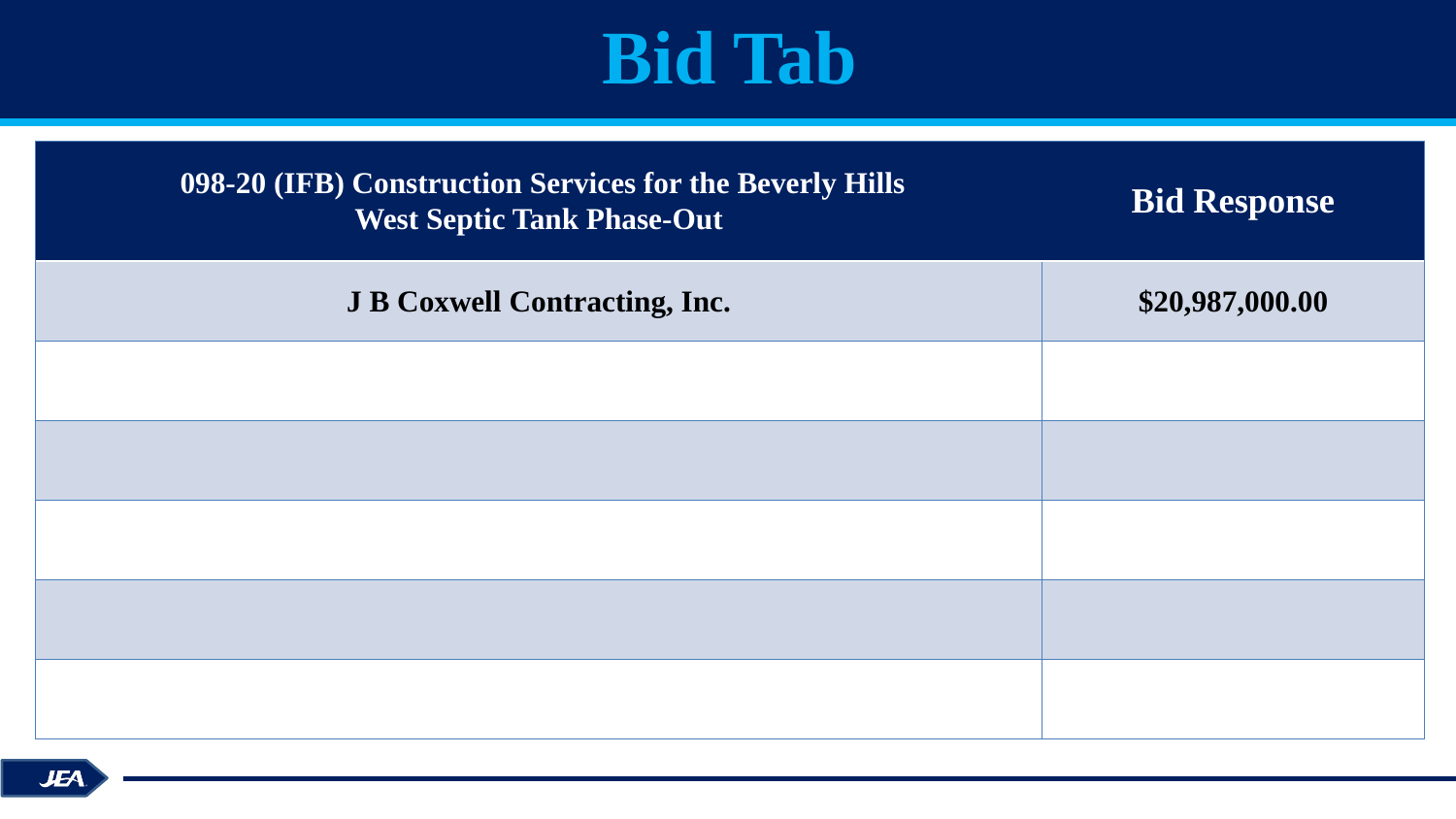### **103-20 (ITN) Water and Wastewater Materials for JEA Inventory Stock Bid Response**

| Core & Main, LP            |  |
|----------------------------|--|
| EJ USA, Inc.               |  |
| <b>Ferguson Waterworks</b> |  |
|                            |  |
|                            |  |
|                            |  |

#### $RECEIVED$

#### $RECEIVED$

### **Ferguson Waterworks RECEIVED**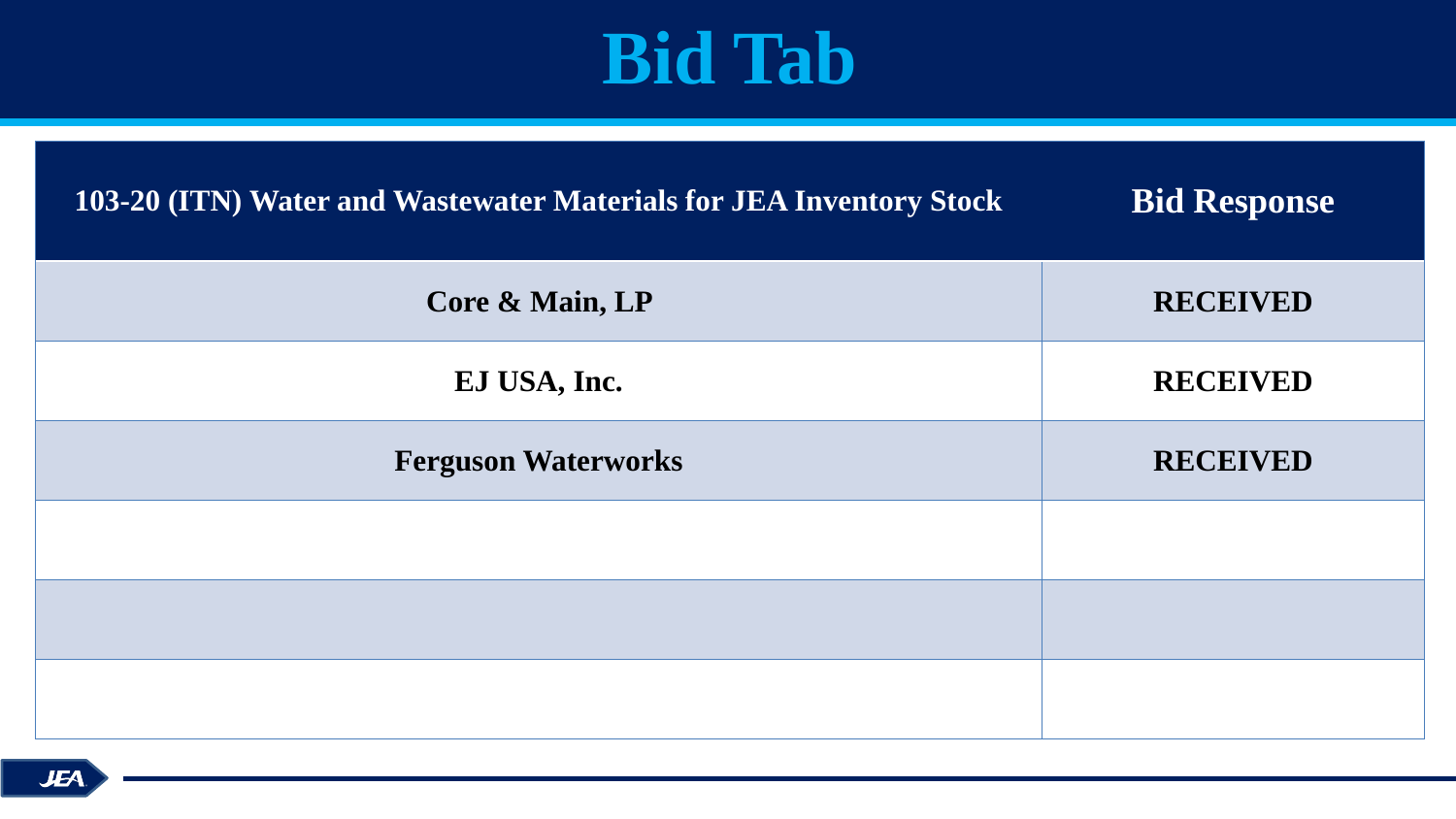| 104-20 (IFB) 4511 Spring Park Road Pump Station<br><b>Rehabilitation and Upgrade</b> |  |
|--------------------------------------------------------------------------------------|--|
| <b>Sawcross, Inc.</b>                                                                |  |
| <b>Williams Industrial Services, LLC</b>                                             |  |
|                                                                                      |  |
|                                                                                      |  |
|                                                                                      |  |
|                                                                                      |  |

### **Rid Response**

### **Sawcross, Inc \$3,939,300.00**

### **Williams Industrial Services, LLC \$3,386,890.71**